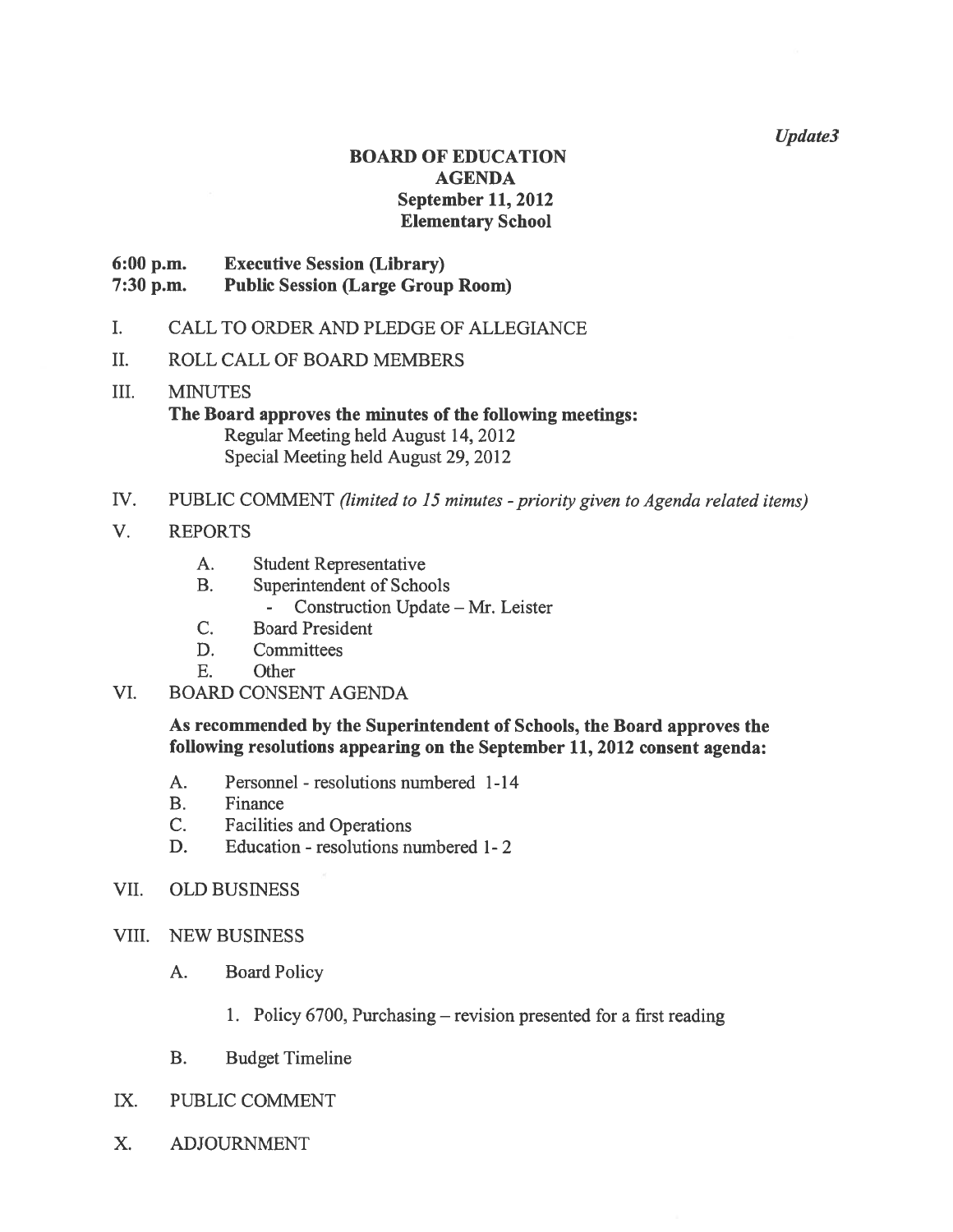### CONSENT AGENDA 9/11/12

### A. Personnel

#### $1.$ Appointment — Substitutes

The Board approves the following substitute appointments for the 2012-2013 school year:

| Teachers                   | Cheryl Durant                          |
|----------------------------|----------------------------------------|
|                            | <b>Andrew Frey</b>                     |
|                            | Jaclyn O'Connor                        |
|                            | <b>Timothy Palumbo</b>                 |
|                            | Danielle Rufrano                       |
|                            | Anthony Paplia (not to exceed 40 days) |
| <b>Teaching Assistants</b> | Julie Barrett                          |
|                            | Cheryl Durant                          |
|                            | Bob Hidalgo (not to exceed 40 days)    |
| <b>Teacher Aides</b>       | Julie Barrett                          |
|                            | Bob Hidalgo                            |
|                            |                                        |

2. Appointment — Athletics

The Board approves the following athletic appointments for the 2012-2013 school year: Francoise Schachner Head Lifeguard at the rate of \$15.00/hr. Kelly Bates Community Fitness Instructor at the rate of \$20.00/hour Michael Caravello Community Fitness Instructor at the rate of \$20.00/hour Traci Johansen Community Fitness Instructor at the rate of \$20.00/hour

3. Change in Start Date

The Board approves the change in start date of Taylor Forstell, Special Education teacher on <sup>a</sup> leave replacement basis for Jeanette Garofola, from November 24, 2012 to October 18, 2012.

4. Change in FTE

The Board approves the change in FTE of Stacia Schoen as <sup>a</sup> .6 FTE Speech and Language teacher to 1.0 FTE probationary Speech and Language teacher, at Level MA Step 2, effective September 12, 2012, in accordance with the negotiated agreemen<sup>t</sup> with the Port Jefferson Teachers' Association.

5. Resignation — Teacher

The Board accepts the resignation of Justin Gargiola, part-time Technology Teacher, effective August 27, 2012.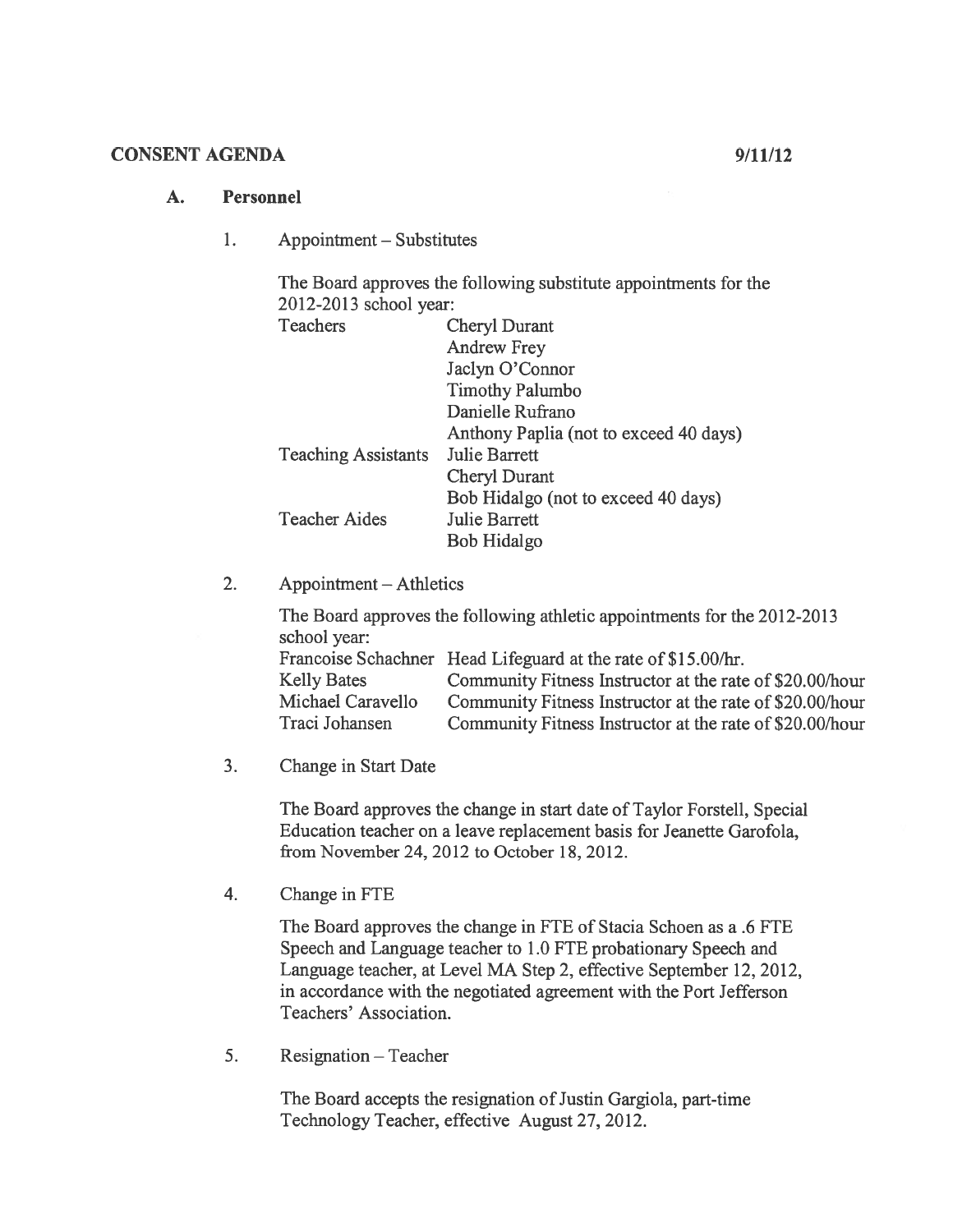6. Request for Leave

The Board approves the reques<sup>t</sup> of Eva Grasso, teacher of English, for <sup>a</sup> leave of absence from November 9,2012 to February 7,2013 in accordance with Board Policy 9520.2 Family and Medical Leave, and Article IX.B.9 of the negotiated agreement with the Port Jefferson Teachers' Association.

7. Leave Replacement Appointment

The Board approves the appointment of Janelle Bellotti as a teacher of Elementary Education, on <sup>a</sup> leave replacement basis, effective November 14, 2012 through November 26, 2012, at Level MA3O Step 5, in accordance with the negotiated agreemen<sup>t</sup> with the Port Jefferson Teachers' Association.

8. Mentor Appointments

The Board approves the following teacher mentor appointments for the 20 12-13 school year, in accordance with the negotiated agreemen<sup>t</sup> with the Port Jefferson Teachers' Association:

| Melissa Cosci     | Mentor Coordinator |
|-------------------|--------------------|
| Mark Abbonizio    | Mentor             |
| Dennis Christofor | Mentor             |

9. After-School Library Supervision

The Board approves the following Middle School / High School afterschool library supervision appointments for the 2012-2013 school year, at the rate of \$15.15 per hour:

Debra Hartmann Antoinette Famiano

10. Establishment of Position

The Board approves the establishment of the part-time position, Facility Use Monitor, at the rate of \$20.00 per hour.

11. Lead Evaluators

The Board approves the following resolution:

WHEREAS, §30-2.9 of the Rules of the Board of Regents requires certification of lead evaluators for purposes of conducting evaluations of teachers and principals in accordance with the requirements under § 3012-c of the Education Law, respecting Annual Professional Performance Reviews;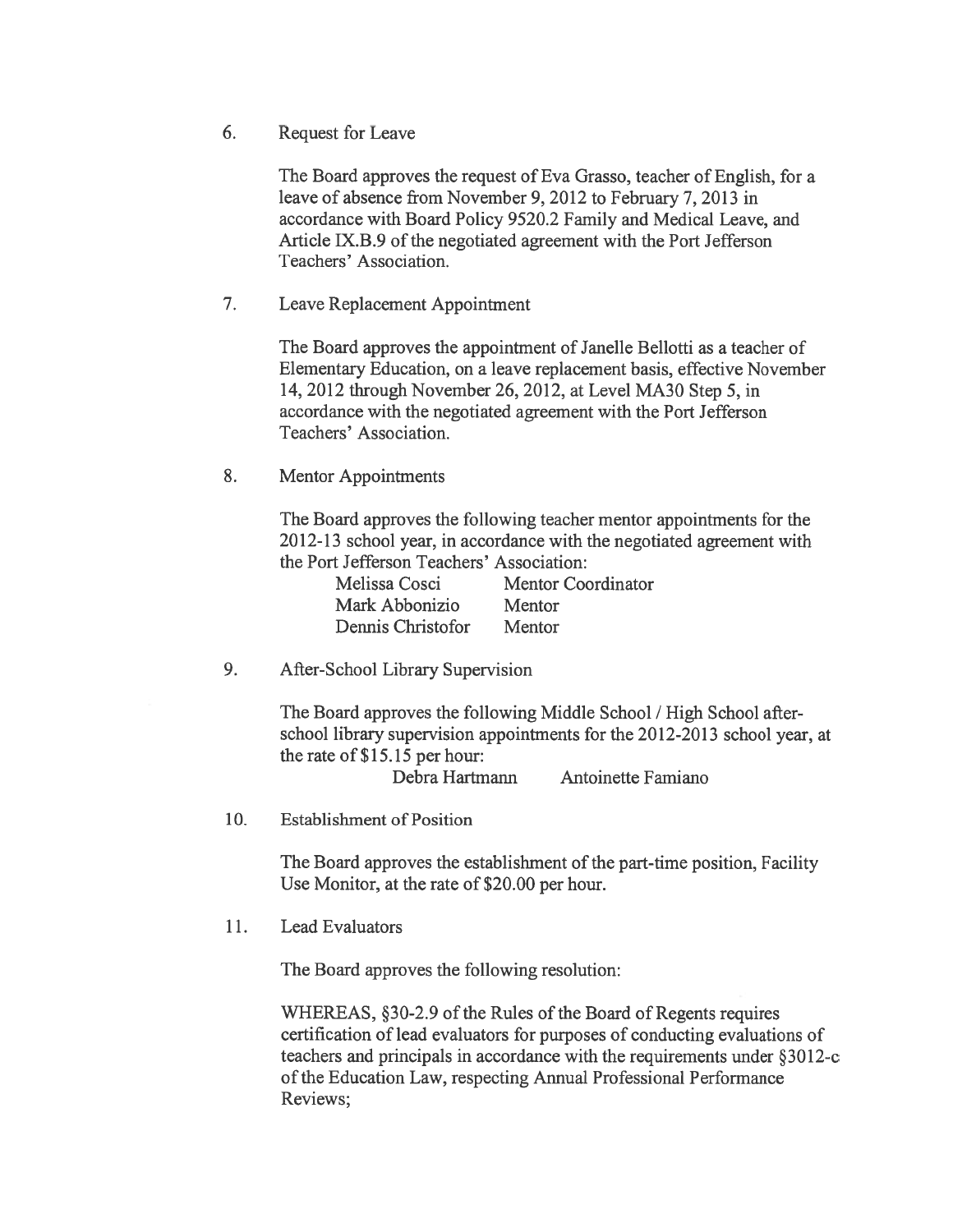WHEREAS, the individuals named below have successfully completed <sup>a</sup> training course that meets the requirements prescribed in  $§$ 30-2.9(b) of the Rules of the Board of Regents;

NOW, THEREFORE, BE IT RESOLVED, that the Port Jefferson Union Free School District certifies the following individuals as lead evaluators:

| <b>Kenneth Bossert</b> | (principal and teacher) |
|------------------------|-------------------------|
| Donna Guiffre          | (principal and teacher) |
| Maureen Hull           | (principal and teacher) |
| Michael Caravello      | (teacher)               |
| Peter Esposito         | (teacher)               |
| Debra Ferry            | (teacher)               |
| <b>Thomas Meehan</b>   | (teacher)               |
| Matthew Murphy         | (teacher)               |
| Antonio Santana        | (teacher)               |
|                        |                         |

12. Extra Class Assignment

The Board approves the extra class assignment for Brian Chalmers to teach an additional technology class, for the 2012-2013 fall semester, in accordance with the negotiated agreemen<sup>t</sup> with the Port Jefferson Teachers' Association.

13. Change in FTE

The Board approves <sup>a</sup> change in FTE for Linda Moran, .4 FTE Business teacher, to .6 FTE for the 2012-2013 school year, at Level MA Step 12, in accordance with the negotiated agreemen<sup>t</sup> with the Port Jefferson Teachers' Association.

14. Memorandum of Agreement- PJTA

The Board hereby approves and ratifies <sup>a</sup> certain Memorandum of Agreement dated August 7, 2012 between the negotiating representatives of the Port Jefferson Teachers' Association and the negotiating representatives of the Port Jefferson Union Free School District; and further, the Board authorizes the President of the Board of Education and Superintendent of Schools to prepare and execute <sup>a</sup> new collective bargaining agreement incorporating the terms of said Memorandum of Agreement.

- B. Finance
- C. Facilities and Operation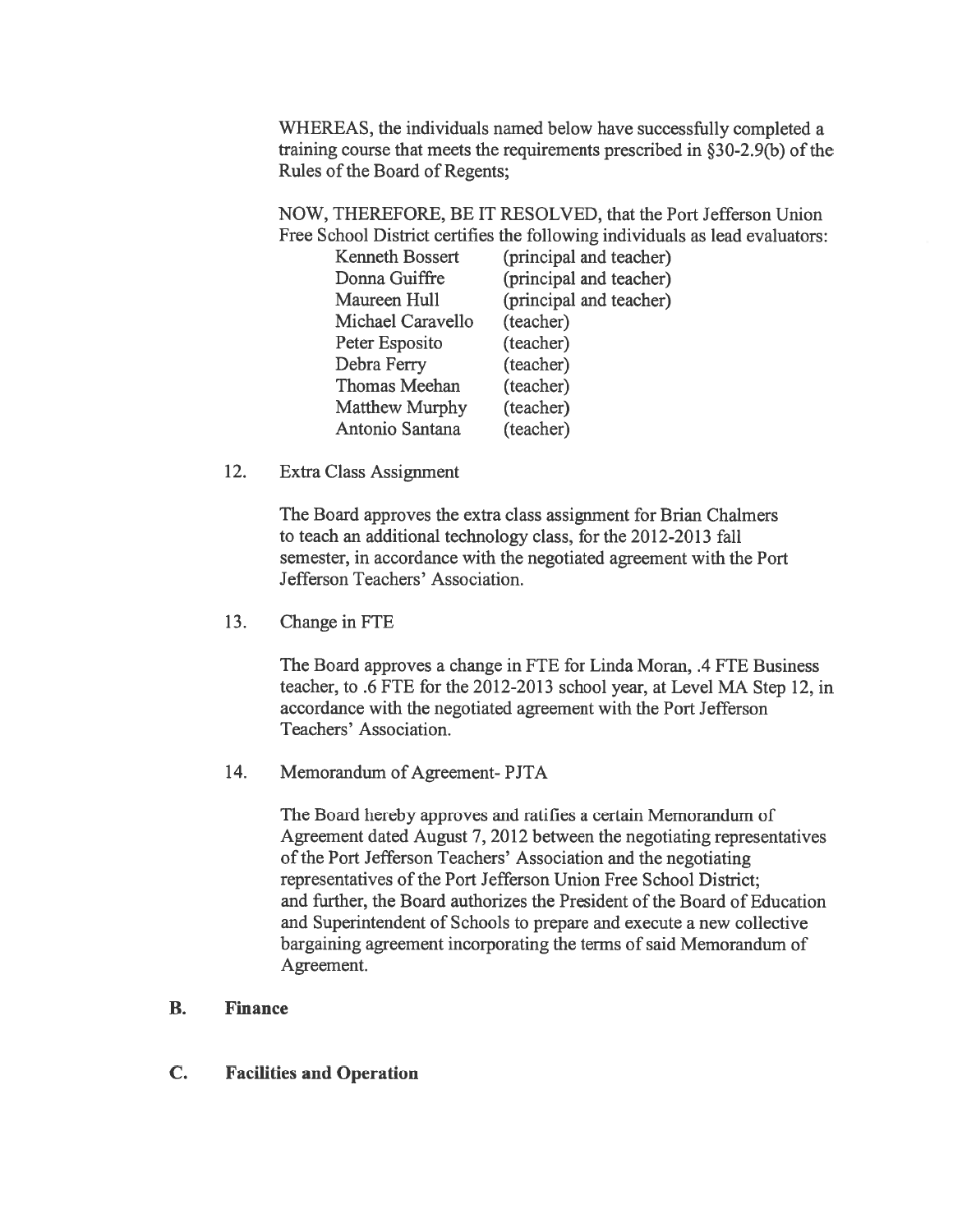## D. Education

### 1. CSE Recommendations

The Board accepts the recommendations of the Committees on Special Education.

2. Professional Development

The Board approves participation in the Columbia University Teachers College Reading and Writing Project (TCRWP), for Staff Development in Writing and Implementation of the new Common Core Standards, for the 2012-13 school year, at an approximate cost of \$10,600 (reduced from \$40,000).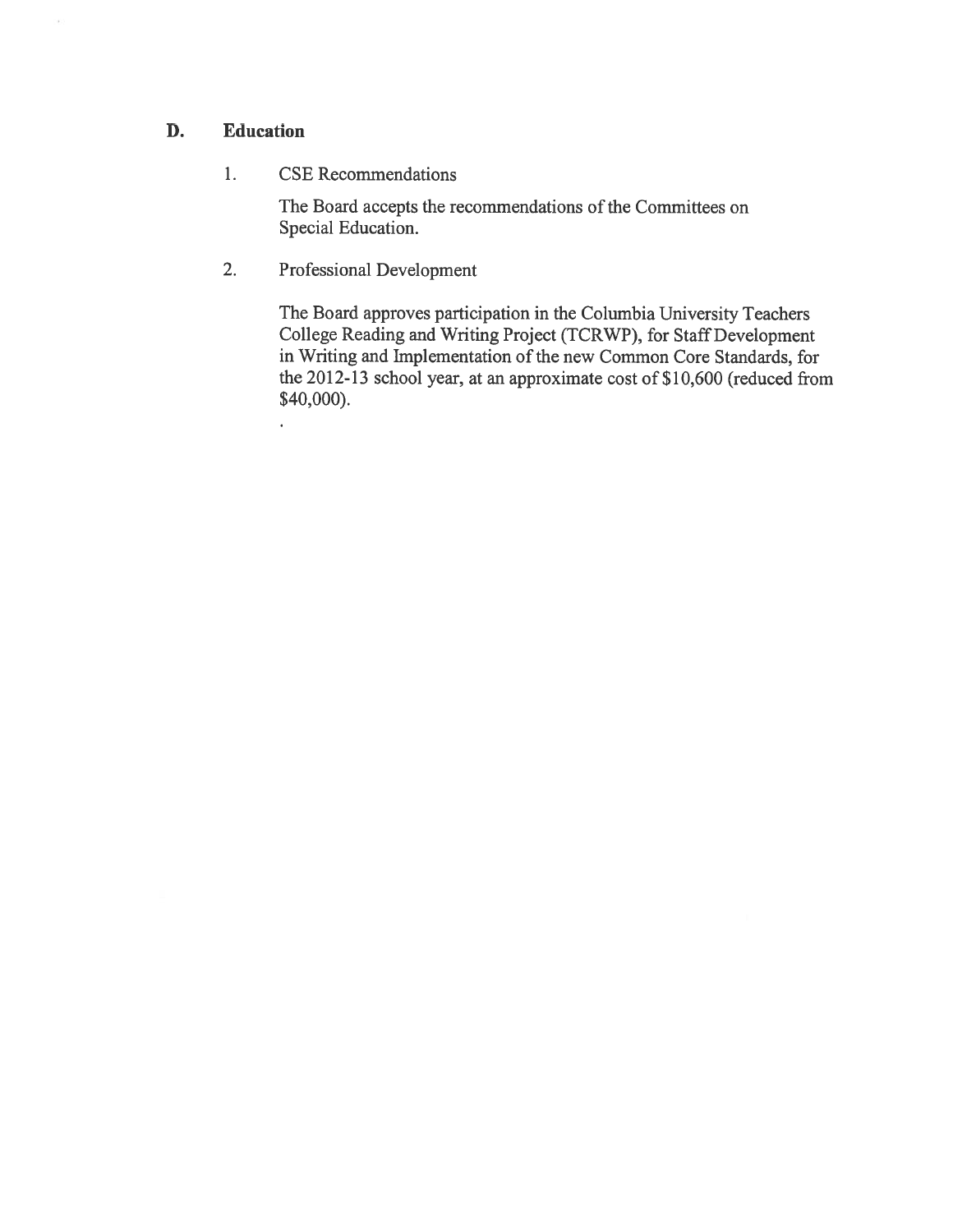# PURCHASING

The function of the purchasing process in <sup>a</sup> school district is to serve the educational program effectively by providing the appropriate and necessary supplies, equipment, and services, as well as completing public works projects, as promptly as circumstances will allow and to the extent that budget and other allocations will permit.

To that end, the Board of Education declares its intention to engage competitively and without prejudice in procurement actions which will seek to obtain optimal value for the expenditure of school district funds.

The acquisition of supplies, equipment, and services, as well as the pursuit of public works projects, will function through the purchasing process under the direct supervision of the Assistant Superintendent for Business, Sean Leister, and with the advice of the Director of School Facilities as appropriate.

## Procurement Policies Pursuant to Section 104-b

| <b>Item</b>                                                                                                                                                                 | Written Quotes* | <b>RFP</b> |
|-----------------------------------------------------------------------------------------------------------------------------------------------------------------------------|-----------------|------------|
| <b>Purchase Contracts</b>                                                                                                                                                   |                 |            |
| $$2,500 - $19,999$                                                                                                                                                          | 3               |            |
| <b>Public Works Contracts</b>                                                                                                                                               |                 |            |
| $$2,500 - $34,999$                                                                                                                                                          | 3               |            |
| Professional Services**                                                                                                                                                     |                 | X          |
| Insurance**                                                                                                                                                                 |                 | X          |
| <b>Exempt Purchases</b>                                                                                                                                                     |                 |            |
| Sole Source<br>Emergencies<br><b>Standardized Items</b><br><b>BOCES</b> Contracts<br><b>County Contracts</b><br><b>State Contracts</b><br><b>Preferred Source Contracts</b> |                 |            |
|                                                                                                                                                                             |                 |            |

\*Jf three quotes are not available, the requisitioner must provide documentation that he/she attempted to obtain said quotes, (i.e. copies of faxes, emails requesting quotes).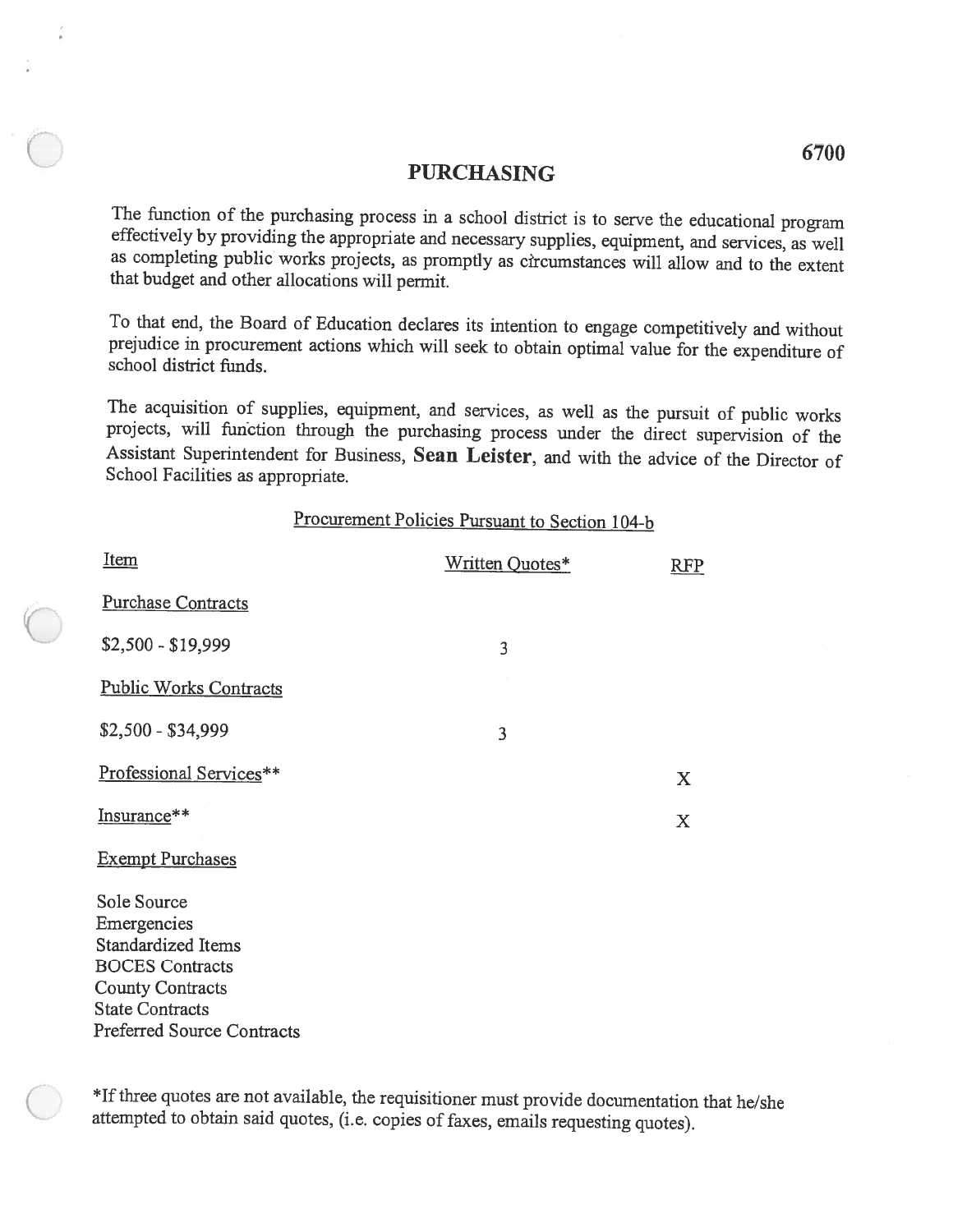\* \* Request for proposals will be issued at the discretion of the Board of Education via <sup>a</sup> board resolution upon the recommendation of the Superintendent of Schools.

EXCEPTIONS: General categories exist which are excluded from the requirement for competitive bidding:

- 1. The purchase of goods or equipment costing less than \$20,000.
- 2. Public works projects costing less than \$35,000.
- 3. Special skills services, which include professional or unique services. This refers to other services as have been previously determined by the Commissioner of Education and/or courts of competent jurisdiction not to require bidding.
- 4. Standardized items which the Board of Education, by resolution approved by an affirmative vote of three-fifths of its total authorized membership (not reducible by absences, abstentions or vacancies), is a need for stan Examples: buses and boilers.
- 5. Sole source goods or services that can be procured only from <sup>a</sup> single manufacturer, supplier or vendor.
- 6. Emergency procurement of goods and/or public work projects or services which are urgently required as <sup>a</sup> result of an accident or other unforeseen occurrence or condition safety or property of School District inhabitants/residents require immediate action which cannot await competitive bidding.

EXCLUSIONS: Purchases excluded from the bid process:

- 1. BOCES vendor contracts: Goods and services available from vendors that have, pursuant to public bidding as required by law, entered into Blanket Purchase Agreements with the Board of Cooperative Educational Services, re
- 2. State of New York, Office of General Services contracts: Goods/services from vendors who have entered into contracts with the State of New York to supply, sell and service municipalities within the State of New York goods/services specified in such contracts at prices and in amounts provided by such contracts.
- 3. Suffolk County contracts: Goods from vendors who have entered into blanket purchase agreements with the County of Suffolk requiring such vendors to make available to all municipal agencies within the County of Suffolk, goods at prices and in amounts provided by such contracts provided such contracts are extended to school districts.